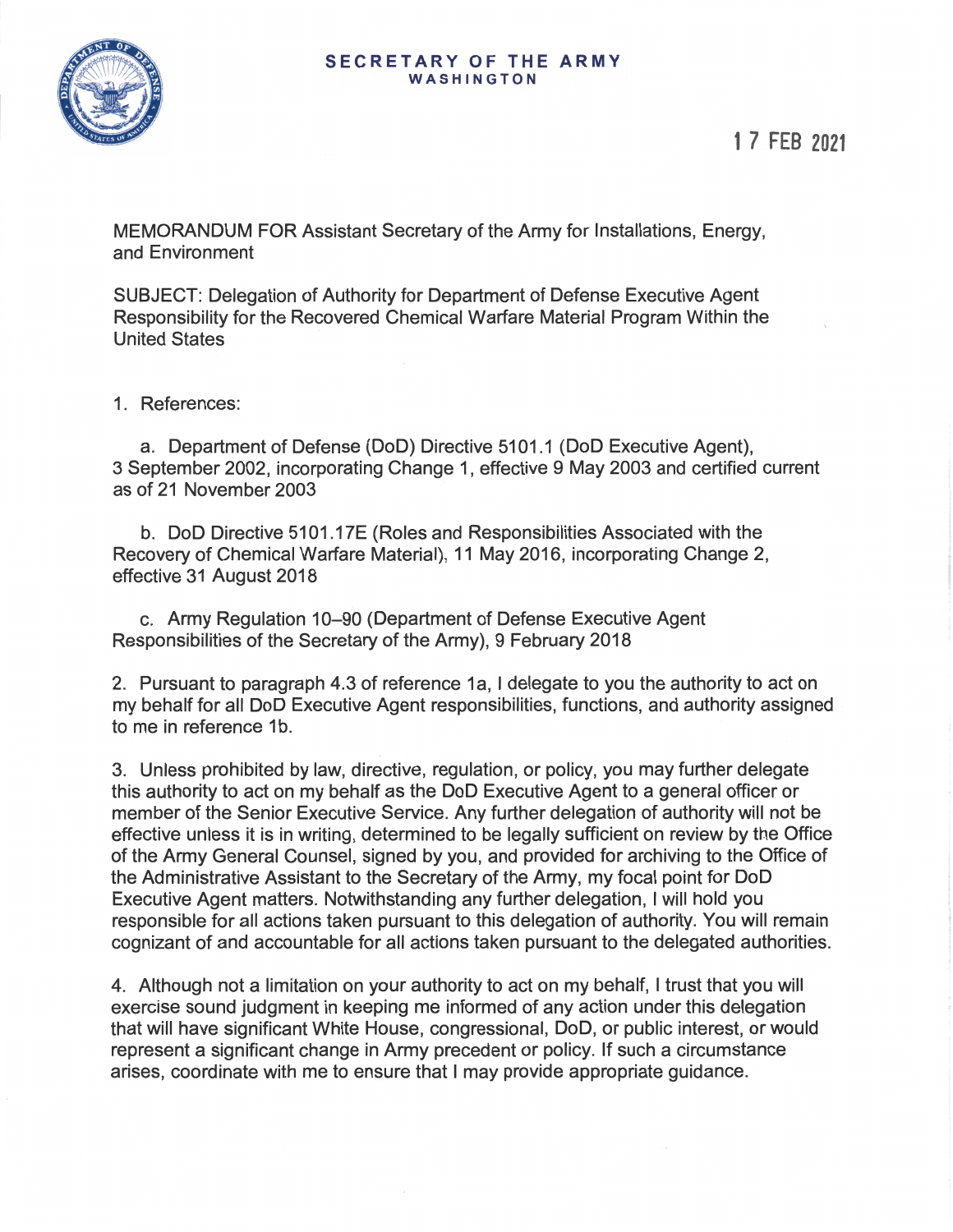SUBJECT: Delegation of Authority for Department of Defense Executive Agent Responsibility for the Recovered Chemical Warfare Material Program Within the United States

5. This delegation is effective immediately. The Office of the Administrative Assistant will initiate a review of the delegation with your office 3 years from the date of this memorandum unless modified, cancelled, or withdrawn.

Ma pilho

John E. Whitley Acting

CF:

Secretary of the Navy Secretary of the Air Force Chairman of the Joint Chiefs of Staff Under Secretary of Defense for Research and Engineering Under Secretary of Defense for Acquisition and Sustainment Under Secretary of Defense for Policy Under Secretary of Defense (Comptroller)/ Chief Financial Officer of the Department of Defense Under Secretary of Defense for Personnel and Readiness Deputy Chief Management Officer Commandant of the Marine Corps Chief of the National Guard Bureau Chief of Space Operations Commandant of the Coast Guard General Counsel of the Department of Defense Principal Officials of Headquarters, Department of the Army **Commander** U.S. Army Forces Command U.S. Army Training and Doctrine Command

- U.S. Army Materiel Command
- U.S. Army Futures Command
- U.S. Army Pacific
- U.S. Army Europe and Africa
- U.S. Army Central
- U.S. Army North
- U.S. Army South
- U.S. Army Special Operations Command (CONT)